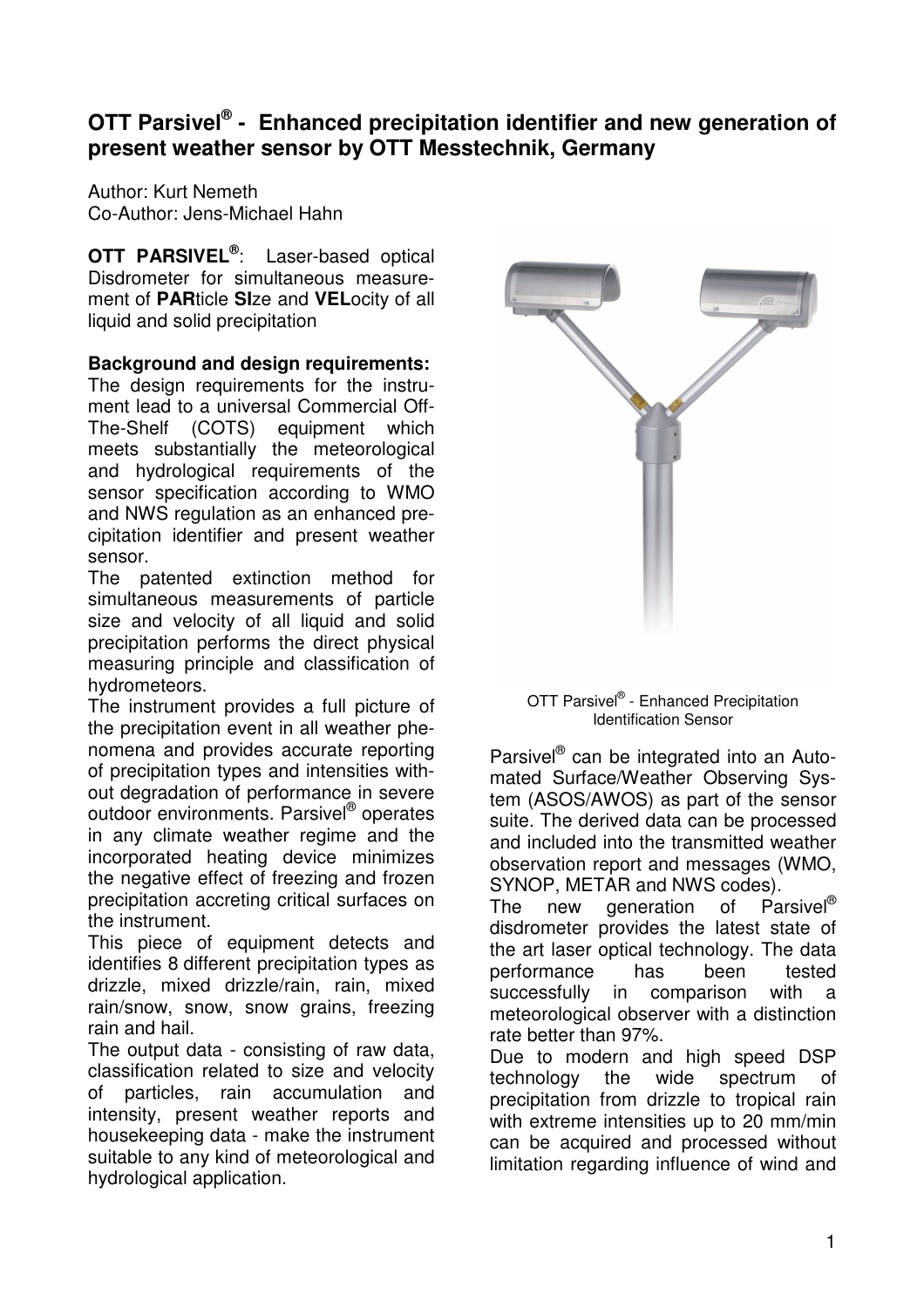effecting catching orifice problems concerning conventional rain gauges.

The instrument supports meteorological observer missions in general and weather service missions for improving severe winter weather warnings for snow and ice conditions, flood forecast and warnings, support to aviation and road traffic, and severe thunderstorm forecast and warnings.

The derived radar reflectivity coefficient together with ground based precipitation data improves essentially the performance of the spatial weather radar information, improves the regional weather forecasts and high water early warning system by combination and correlation of precise and overall precipitation network data.

### **Parsivel ® feature unique performance**

– Patented extinction measurement procedure

– Unattended and reliable operation, using maintenance-free laser technology – Operable in all environmental and

weather conditions (lightning protection and self-regulated heating)

– Low power and heating operation by software commands

– Identification of all precipitation types, including mixed precipitation in the melting layer

– Comprehensive precipitation analysis using 2-dimensional distribution of size and velocity

– Special measuring head prevents secondary spectra caused by drops splashing on the sensor head

– Transmitter and receiver head in perfect design with no obstacles for precipitation catching

### **Extinction measuring principle**

The new generation of enhanced precipitation identifier measures directly each single hydrometeor and performs a revolutionary change compared to forward scattered laser optical systems which needs additional sensors onboard and is based on experimental and proofed algorithm to determine the rain rate and identification of precipitation types.





A) The sensor's transmitter unit generates a flat, horizontal beam of light, which the receiver unit converts into an electric signal.

B) This signal changes whenever a hydrometeor falls through the beam anywhere within the measurement area



C) The degree of dimming is a measure of the hydrometer's size, and together with duration of the signal, the fall velocity can be derived.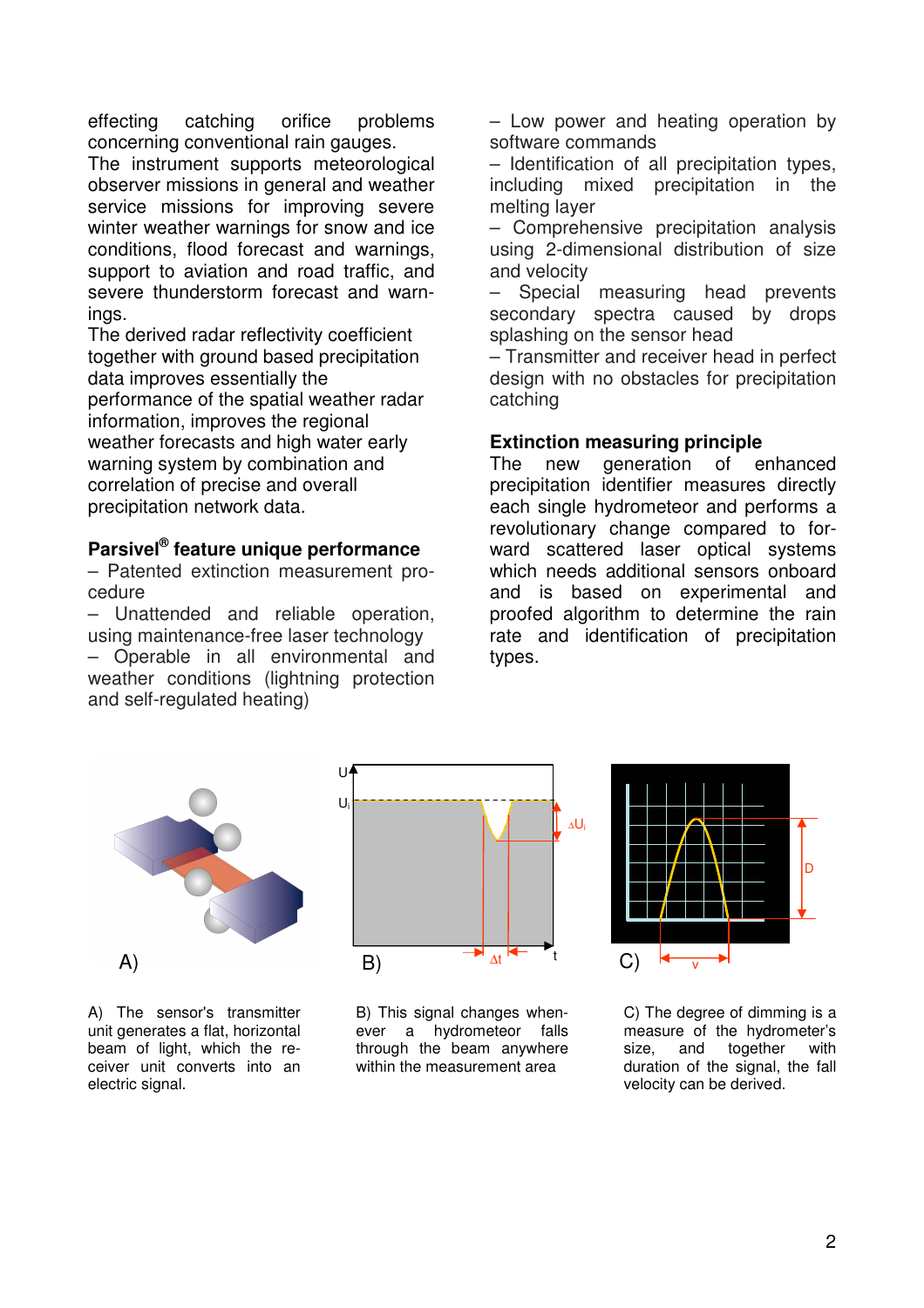### **Multipurpose instrument featuring enhanced precipitation measurements:**

The full data output of precipitation is accomplished with additional algorithm and the derived data make the instrument

suitable for the use in various meteorological and hydrological applications featuring five single instruments in one unique unit:



The different Features of the Parsivel ®

### **Precipitation**

Measurements designed for determining the distribution and amount of precipitation can be carried out maintenance-free with Parsivel®, regardless of the intensity, duration or type of precipitation. Additionally, its composition – i. e. the distribution of particles with respect to their type  $-$  is obtained directly from the measured sizes and velocities of each single particle and is recorded statistically.

### **Present Weather Sensor (PWS)**

The present weather and the types of precipitation (rain, drizzle, snow, hail and sleet) are classified in accordance with a weather code established by the WMO. Unmanned weather stations require automatic detection, reliably and unambiguously. Parsivel® can ascertain the type, quantity and composition of the

hydrometeor and the atmospheric visibility – in every kind of weather!

### **Monitoring of disposal sites**

The functions of precipitation kinetic energy distribution and precipitation measurement are utilised by Parsivel® to record the effect of rain on the condition of the disposal sites in conjunction with other sensors, e. g. ground-condition probes.

#### **Monitoring road conditions**

Local intense precipitation can lead to aquaplaning or packed snow on roads. Therefore, rapid traffic warning and control systems are necessary in order to prevent accidents. Precipitation measurement, hydrometeor composition and atmospheric visibility are of considerable importance in such systems. Parsivel<sup>®</sup> is an integrated instrument that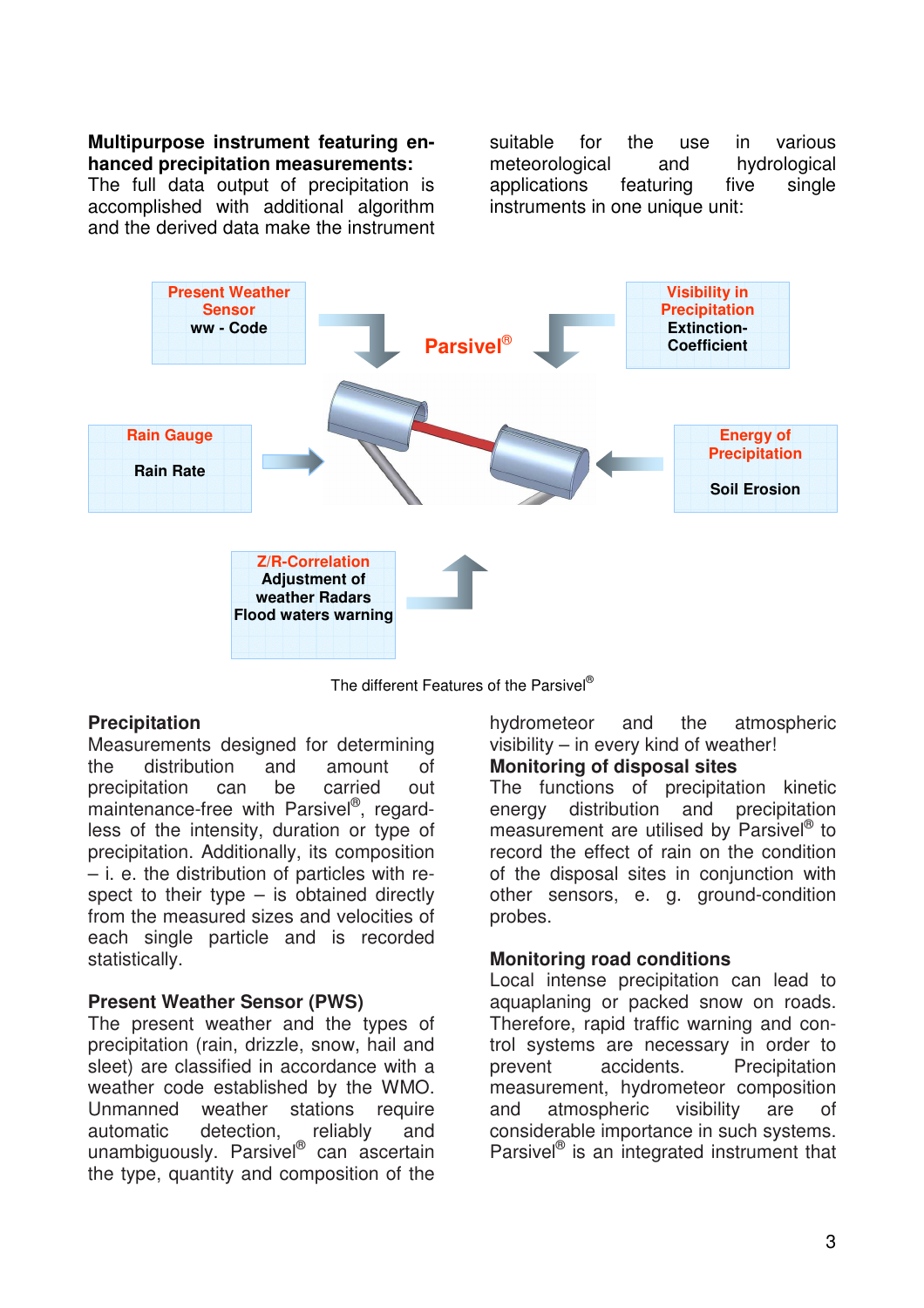measures all required parameters in accurate quality and performance.

### **Flood early warning**

To assure a timely warning of impending high water it is necessary to measure the amount and spatial distribution of precipitation rapidly and accurately. This goal can be achieved by combining weather radar measurements (spatial information with reduced accuracy) and ground based disdrometer measurements: Parsivel<sup>®</sup> provides drop size distributions on the ground and a function to derive a local Z/R relation – ready to be used to adjust the radar data. In combination with water level sensors and drainage modelling, a high-performance regional flood early warning system can be erected.

### **Expert Software ASDO**

The corresponding Software ASDO monitors the outdoor precipitation event to comfortable indoor evaluation with windows performance.



Screenshot ASDO – Tabular view and 2D Mode

The sensor transmits all data to a PC and supports the observer with full information of present weather and precipitation and provides a history of precipitation falls stored in a data base. Present weather icon, all derived precipitation data and weather codes as well as housekeeping data like supply, voltage laser output energy and firmware related information are displayed as digital information.



Screenshot ASDO- 3D Mode

The precipitation spectrum can be evaluated as graphical displays and spectrum distribution in 2 and 3 dimensional mode.

All data are stored in a powerful data base and can be retrieved by browser with related date and time and displayed in equal form as online display.

All configuration tasks like time interval from 10 sec to 120 minutes, baud rate and size of telegram and others can be selected and stored as configured variables.